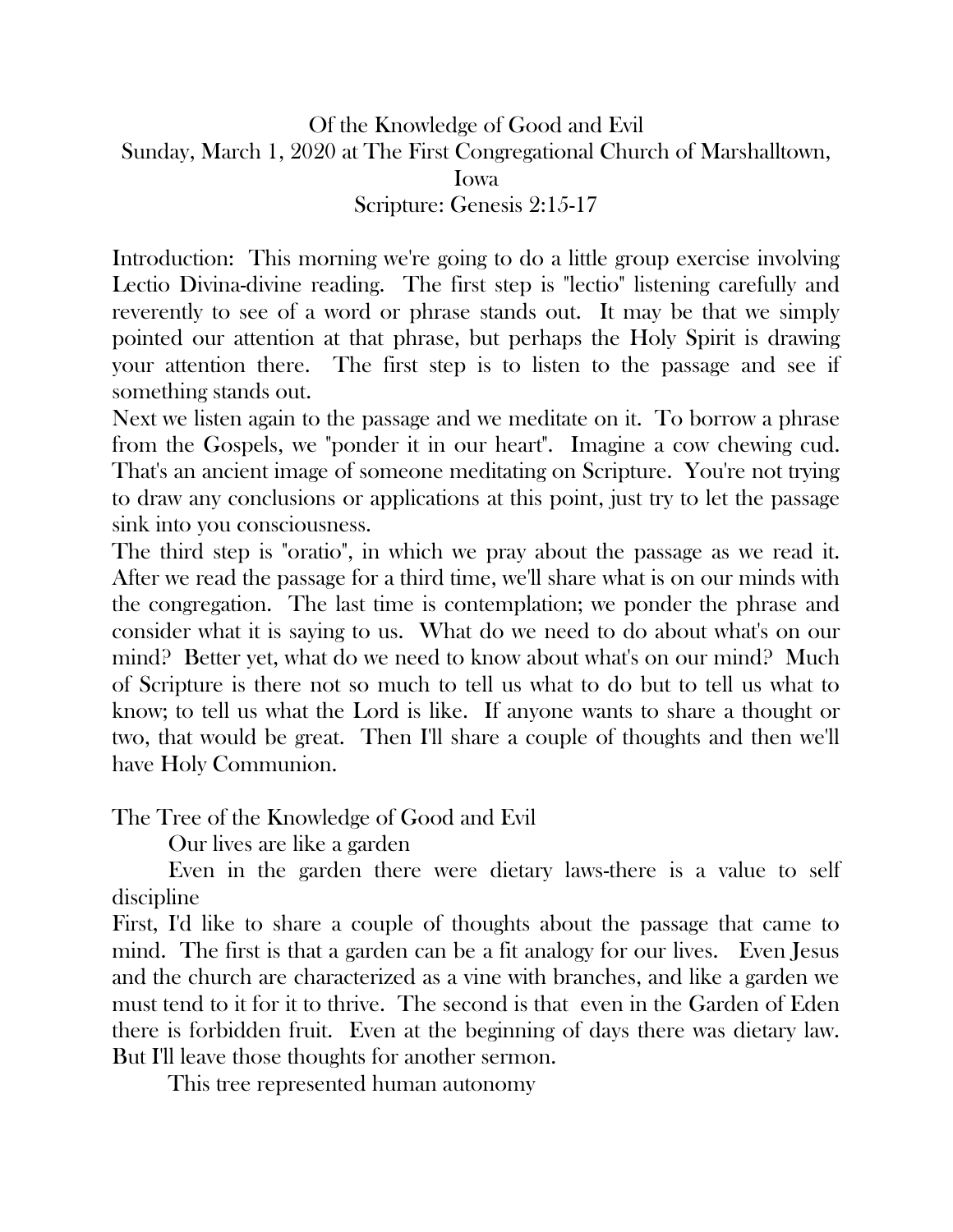## **Corporate**

What I'd like to comment on the analogy of the Tree of the Knowledge of Good and Evil as representing human autonomy separate from God, similar to the Tower of Babel. And that can be corporate as well as individual. By corporate I mean that we can progress in ways that lead us to results unintended and unwanted, if we don't think about them in a moral, if not theological sense. Awhile back I read a novel called "Never Let Me Go" about the life of a clone, after cloning has become possible and people had clones made for transplant purposes. They were spare parts, and as morally repulsive as that sounds, if the technology existed people would not be able to resist the temptation to extend their lives by means of the organs of that clone. It is knowledge, but it is evil. Since we have already eaten from the Tree of the Knowledge of Good and Evil, we need to be aware that the pursuit of knowledge without consideration of where discovery would lead us as the human race could be dangerous.

## Individual cf. Jeremiah 17:9

The Tree of the Knowledge of Good and Evil speaks to us as individuals as well. We've all heard advice that went along the lines of "trust your gut instincts" or "learn to follow your heart." In many cases that is good advice. Even the reading exercise we did at the beginning of this sermon draws upon the conviction that the Holy Spirit can interact with out intuition. But there's a danger in trusting your heart all the time, in giving it carte blanche in our decision-making process. Jeremiah wrote: (17:9) "The heart is deceitful above all things, and desperately wicked; what can know it?" In other words, we are quite capable of lying to ourselves, and just because something seems right doesn't mean that it is write. Consider Scripture and seek the advice and counsel of people you trust as wise when making serious decisions.

## **Conclusion**

The Tree of the Knowledge of Good and Evil can give us a lot to ponder, so also with the rest of Scripture. Among other things, it can symbolize the endeavor of humans to be self-autonomous, separate from God. This can have corporate as well as individual applications. Seek the advice of others, and seek the counsel of God.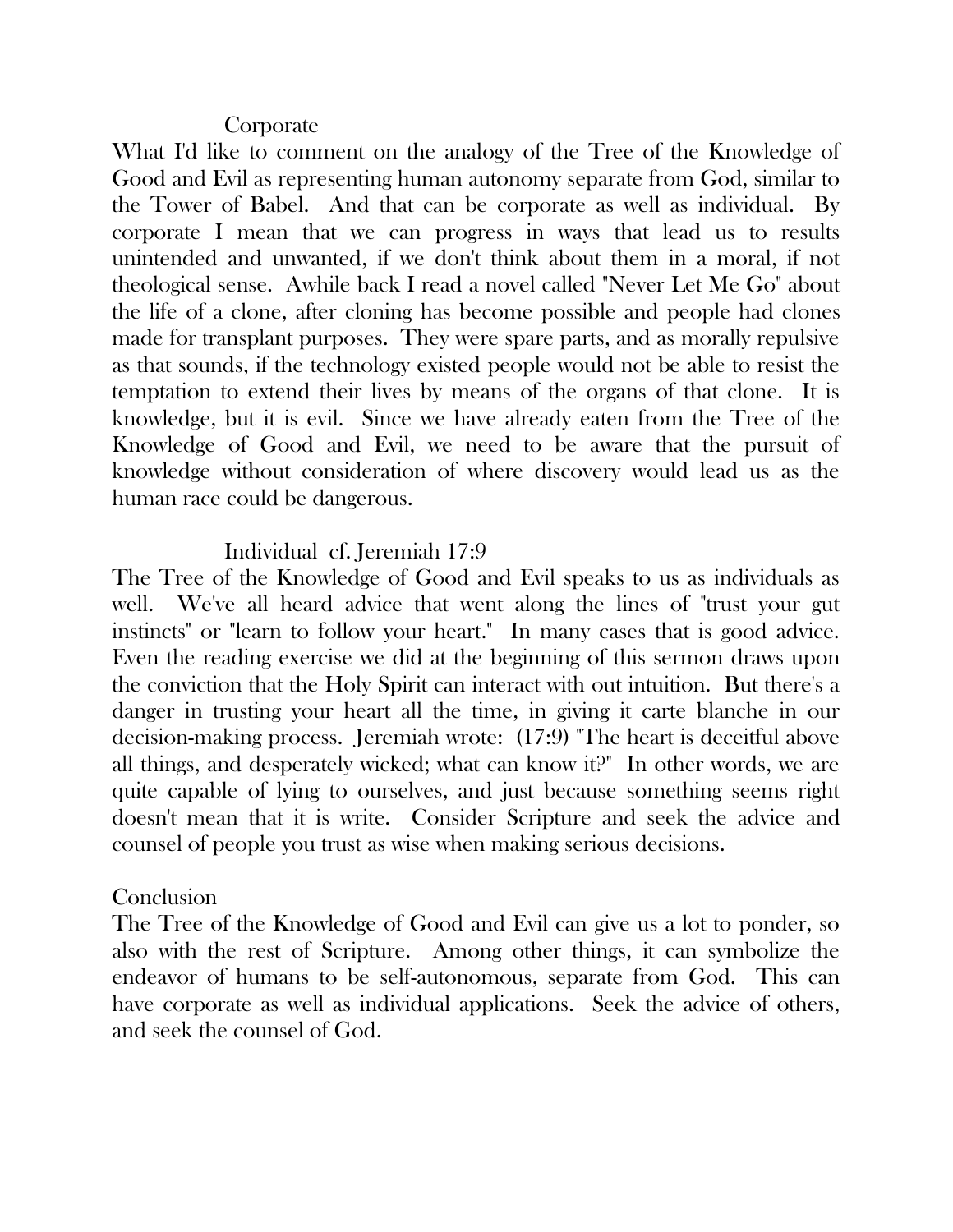Title: Jesus Says No To Temptation

Theme: Resisting Satan's temptation.

Object: None needed. The children will play the game "Simon Says."

Scripture: Matthew 4:1-11 (The temptation of Christ) and 2 Timothy 3:16 All scripture is given by inspiration of God, and is profitable for doctrine, for reproof, for correction, for instruction in righteousness.

How many of you know how to play the game "Simon Says?" If Simon says to do something, you do it, but if Simon doesn't say to do it, you don't do it. Are you ready to play?

Let's play.

Simon says, "Raise your hand." (Pause.)

Simon says, "Raise your other hand." (Pause.)

"Okay, put your hands down." (Pause.) Uh-oh! I caught some of you on that

one, didn't I? Did Simon say, "Put your hands down." No! Well, let's try again.

Simon says, "Put your hands down." (Pause.)

Simon says, "Flap your elbows." (Pause.)

Simon says, "Clap your hands." (Pause.)

Touch your nose. (Pause.) Oops! I caught some of you again. Let's try one more time.

Simon says, "Touch your nose." (Pause.)

Pull your ear! (Pause.) Good! I didn't trick you that time. You're catching on to the game now.

In the game of Simon Says, we do what Simon says to do, but in real life we should do what the Bible tells us to do. Did you know that the devil will try to trick you into doing what he wants you to do?

The Bible says, "Thou shalt not steal," but if you go to the store to buy something and the cashier gives you too much money back, the devil will try to get you to keep it. He will say, "That isn't stealing," but if we take something that doesn't belong to us, it is stealing, isn't it?

The Bible says, "Love your enemies," but when someone does something to hurt you, the devil will say, "Hurt them back, after all, they hurt you first." The Bible says, "Thou shalt not lie" but when you accidentally break your

mother's vase and she asks if you know how it got broken, the devil will say,

"Don't tell the truth. If you tell the truth, it will just get you into more trouble." The devil even tried to get Jesus to do things that were wrong. Do you know what Jesus did? Jesus answered him with Scripture. That's a good way to defeat